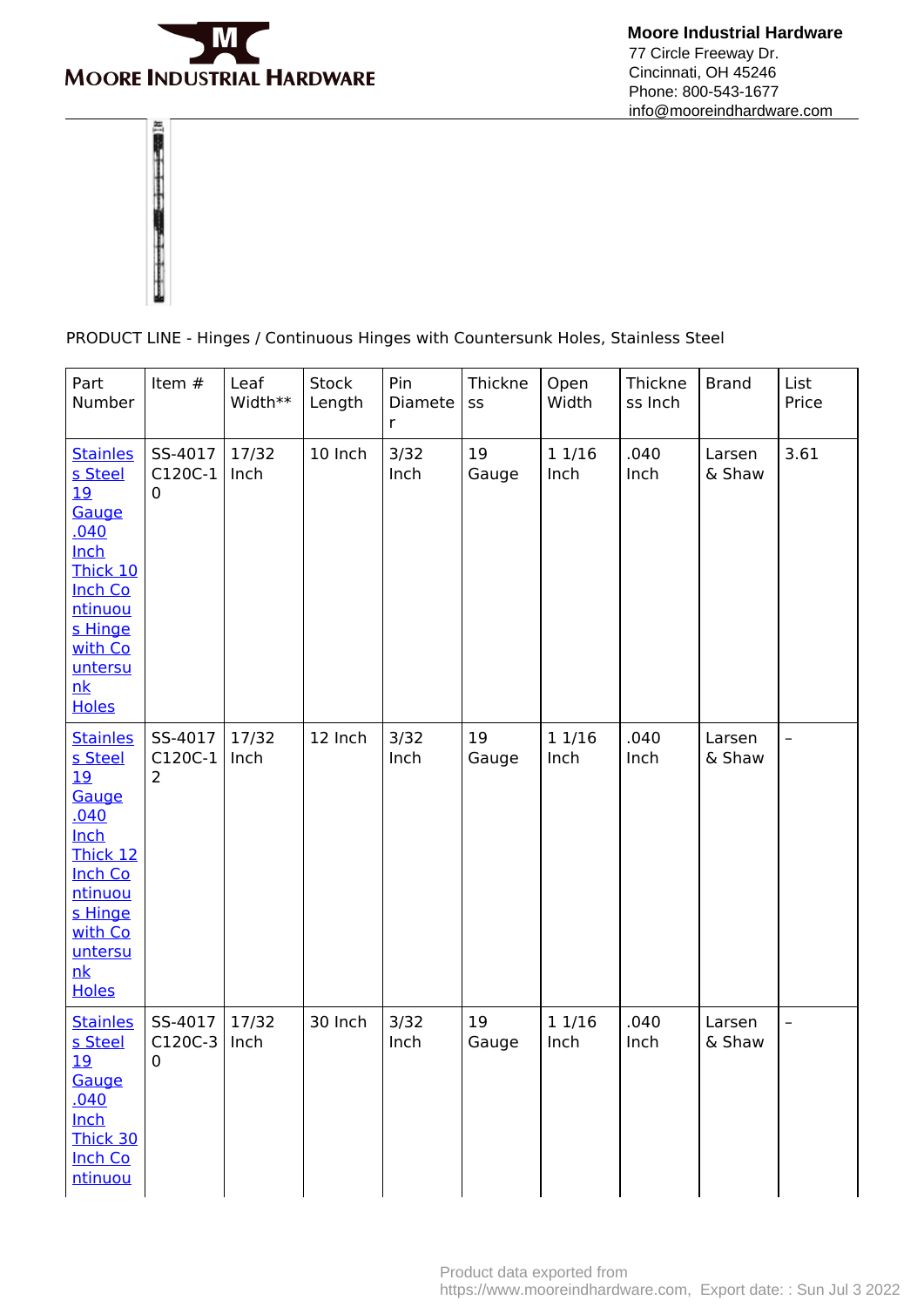| Part<br>Number                                                                                                                                                                 | Item #                               | Leaf<br>Width** | Stock<br>Length | Pin<br>Diamete<br>$\mathsf{r}$ | Thickne<br>SS | Open<br>Width | Thickne<br>ss Inch | <b>Brand</b>     | List<br>Price            |
|--------------------------------------------------------------------------------------------------------------------------------------------------------------------------------|--------------------------------------|-----------------|-----------------|--------------------------------|---------------|---------------|--------------------|------------------|--------------------------|
| s Hinge<br>with Co<br>untersu<br>nk<br><b>Holes</b>                                                                                                                            |                                      |                 |                 |                                |               |               |                    |                  |                          |
| <b>Stainles</b><br>s Steel<br><b>19</b><br>Gauge<br><u>.040</u><br><b>Inch</b><br>Thick 30<br><b>Inch Co</b><br>ntinuou<br>s Hinge<br>with Co<br>untersu<br>nk<br><b>Holes</b> | SS-4024<br>C120C-3<br>$\mathbf 0$    | 3/4 Inch        | 30 Inch         | 3/32<br>Inch                   | 19<br>Gauge   | 11/2<br>Inch  | .040<br>Inch       | Larsen<br>& Shaw | $\overline{\phantom{0}}$ |
| <b>Stainles</b><br>s Steel<br>19<br>Gauge<br>.040<br><b>Inch</b><br>Thick 36<br><b>Inch Co</b><br>ntinuou<br>s Hinge<br>with Co<br>untersu<br>nk<br><b>Holes</b>               | SS-4032<br>C120C-3<br>6              | 1 Inch          | 36 Inch         | 3/32<br>Inch                   | 19<br>Gauge   | 2 Inch        | .040<br>Inch       | Larsen<br>& Shaw | $\overline{a}$           |
| <b>Stainles</b><br>s Steel<br><u>19</u><br>Gauge<br>.040<br><b>Inch</b><br>Thick 72<br><b>Inch Co</b><br>ntinuou<br>s Hinge<br>with Co<br>untersu<br>nk<br><b>Holes</b>        | SS-4017<br>C120C-7<br>$\overline{2}$ | 17/32<br>Inch   | 72 Inch         | 3/32<br>Inch                   | 19<br>Gauge   | 11/16<br>Inch | .040<br>Inch       | Larsen<br>& Shaw | $\overline{\phantom{0}}$ |
| <b>Stainles</b><br>s Steel<br>19<br>Gauge<br><u>.040</u><br>Inch                                                                                                               | SS-4020<br>C120C-7<br>$\overline{2}$ | 5/8 Inch        | 72 Inch         | 3/32<br>Inch                   | 19<br>Gauge   | 11/4<br>Inch  | .040<br>Inch       | Larsen<br>& Shaw | 12.54                    |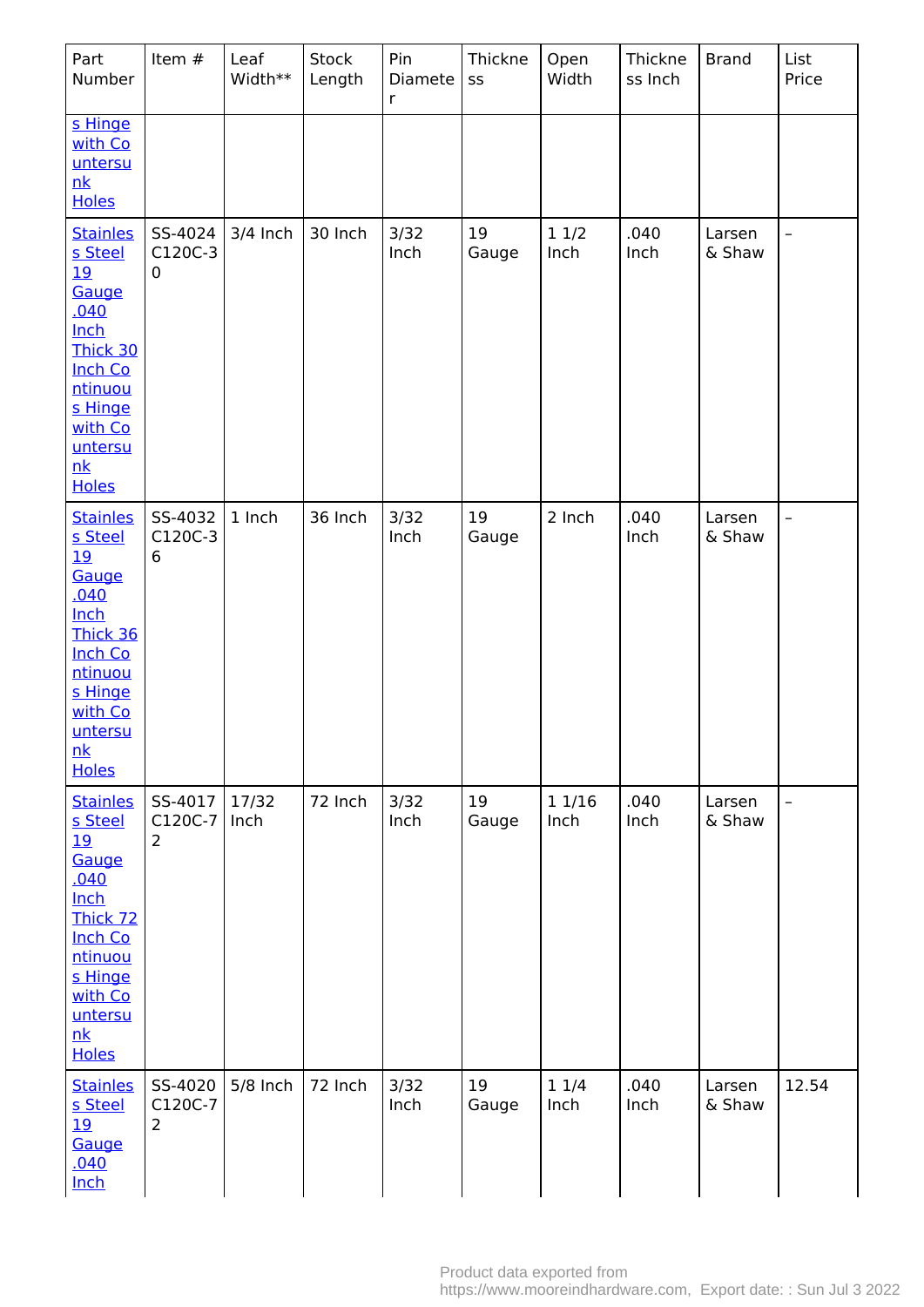| Part<br>Number                                                                                                                                                           | Item #                               | Leaf<br>Width** | Stock<br>Length | Pin<br>Diamete<br>$\mathsf{r}$ | Thickne<br>SS | Open<br>Width  | Thickne<br>ss Inch | <b>Brand</b>     | List<br>Price            |
|--------------------------------------------------------------------------------------------------------------------------------------------------------------------------|--------------------------------------|-----------------|-----------------|--------------------------------|---------------|----------------|--------------------|------------------|--------------------------|
| Thick 72<br><b>Inch Co</b><br>ntinuou<br>s Hinge<br>with Co<br>untersu<br>nk<br><b>Holes</b>                                                                             |                                      |                 |                 |                                |               |                |                    |                  |                          |
| <b>Stainles</b><br>s Steel<br><u>19</u><br>Gauge<br>.040<br><b>Inch</b><br>Thick 72<br><b>Inch Co</b><br>ntinuou<br>s Hinge<br>with Co<br>untersu<br>nk<br><b>Holes</b>  | SS-4024<br>C120C-7<br>$\overline{2}$ | 3/4 Inch        | 72 Inch         | 3/32<br>Inch                   | 19<br>Gauge   | 11/2<br>Inch   | .040<br>Inch       | Larsen<br>& Shaw | 16.28                    |
| <b>Stainles</b><br>s Steel<br><u> 19</u><br>Gauge<br>.040<br>Inch<br>Thick 72<br>Inch Co<br>ntinuou<br>s Hinge<br>with Co<br>untersu<br>nk<br><b>Holes</b>               | SS-4032<br>C120C-7<br>$\overline{2}$ | 1 Inch          | 72 Inch         | 3/32<br>Inch                   | 19<br>Gauge   | 2 Inch         | .040<br>Inch       | Larsen<br>& Shaw | 16.83                    |
| <b>Stainles</b><br>s Steel<br><u> 19</u><br>Gauge<br>.060<br><b>Inch</b><br>Thick 12<br><b>Inch Co</b><br>ntinuou<br>s Hinge<br>with Co<br>untersu<br>nk<br><b>Holes</b> | SS-6224<br>C120C-1<br>$\overline{2}$ | $3/4$ Inch      | 12 Inch         | $1/8$ Inch                     | 16<br>Gauge   | $11/2$<br>Inch | .060<br>Inch       | Larsen<br>& Shaw | $\overline{\phantom{0}}$ |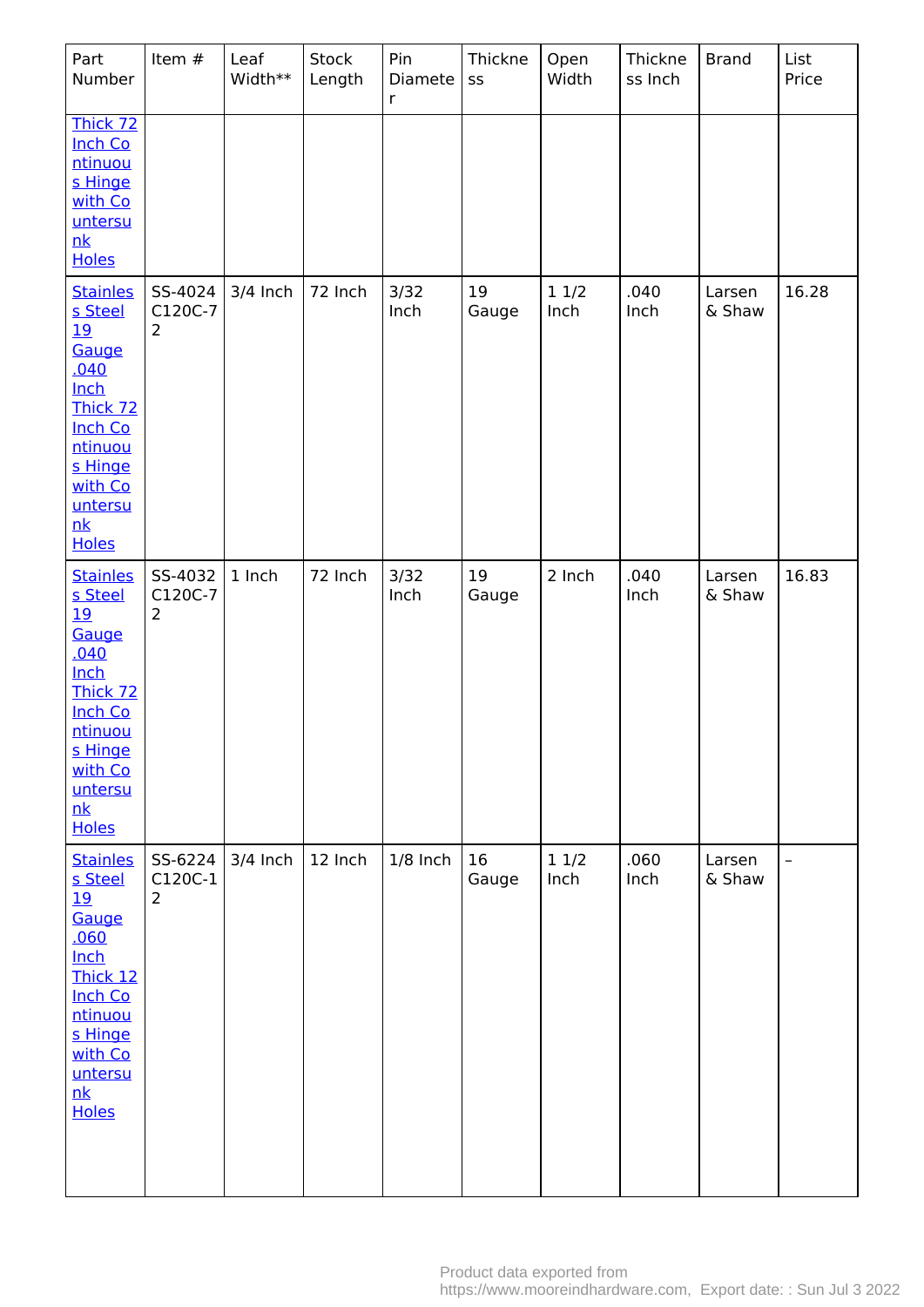| Part<br>Number                                                                                                                                                                  | Item #                                 | Leaf<br>Width** | <b>Stock</b><br>Length | Pin<br>Diamete<br>r | Thickne<br>SS | Open<br>Width | Thickne<br>ss Inch | <b>Brand</b>     | List<br>Price            |
|---------------------------------------------------------------------------------------------------------------------------------------------------------------------------------|----------------------------------------|-----------------|------------------------|---------------------|---------------|---------------|--------------------|------------------|--------------------------|
| <b>Stainles</b><br>s Steel<br><u> 19</u><br>Gauge<br>.060<br>Inch<br>Thick 12<br><b>Inch Co</b><br>ntinuou<br>s Hinge<br>with Co<br>untersu<br>nk<br><b>Holes</b>               | SS-6248<br>$C120C-1$<br>$\overline{2}$ | 11/2<br>Inch    | 12 Inch                | $1/8$ Inch          | 16<br>Gauge   | 3 Inch        | .060<br>Inch       | Larsen<br>& Shaw | $\overline{\phantom{a}}$ |
| <b>Stainles</b><br>s Steel<br><u> 19</u><br>Gauge<br><u>.060</u><br><b>Inch</b><br>Thick 30<br><b>Inch Co</b><br>ntinuou<br>s Hinge<br>with Co<br>untersu<br>nk<br><b>Holes</b> | SS-6232<br>C120C-3<br>0                | 1 Inch          | 30 Inch                | $1/8$ Inch          | 16<br>Gauge   | 2 Inch        | .060<br>Inch       | Larsen<br>& Shaw | -                        |
| <b>Stainles</b><br>s Steel<br><u>19</u><br>Gauge<br><u>.060</u><br><b>Inch</b><br>Thick 36<br><b>Inch Co</b><br>ntinuou<br>s Hinge<br>with Co<br>untersu<br>nk<br><b>Holes</b>  | SS-6220<br>C120C-3<br>$6\overline{6}$  | 5/8 Inch        | 36 Inch                | $1/8$ Inch          | 16<br>Gauge   | 11/4<br>Inch  | .060<br>Inch       | Larsen<br>& Shaw | $\overline{\phantom{a}}$ |
| <b>Stainles</b><br>s Steel<br><u>19</u><br>Gauge<br>.060<br><b>Inch</b><br>Thick 36<br>Inch Co<br>ntinuou<br>s Hinge<br>with Co                                                 | SS-6224<br>C120C-3<br>6                | 3/4 Inch        | 36 Inch                | $1/8$ Inch          | 16<br>Gauge   | 11/2<br>Inch  | .060<br>Inch       | Larsen<br>& Shaw |                          |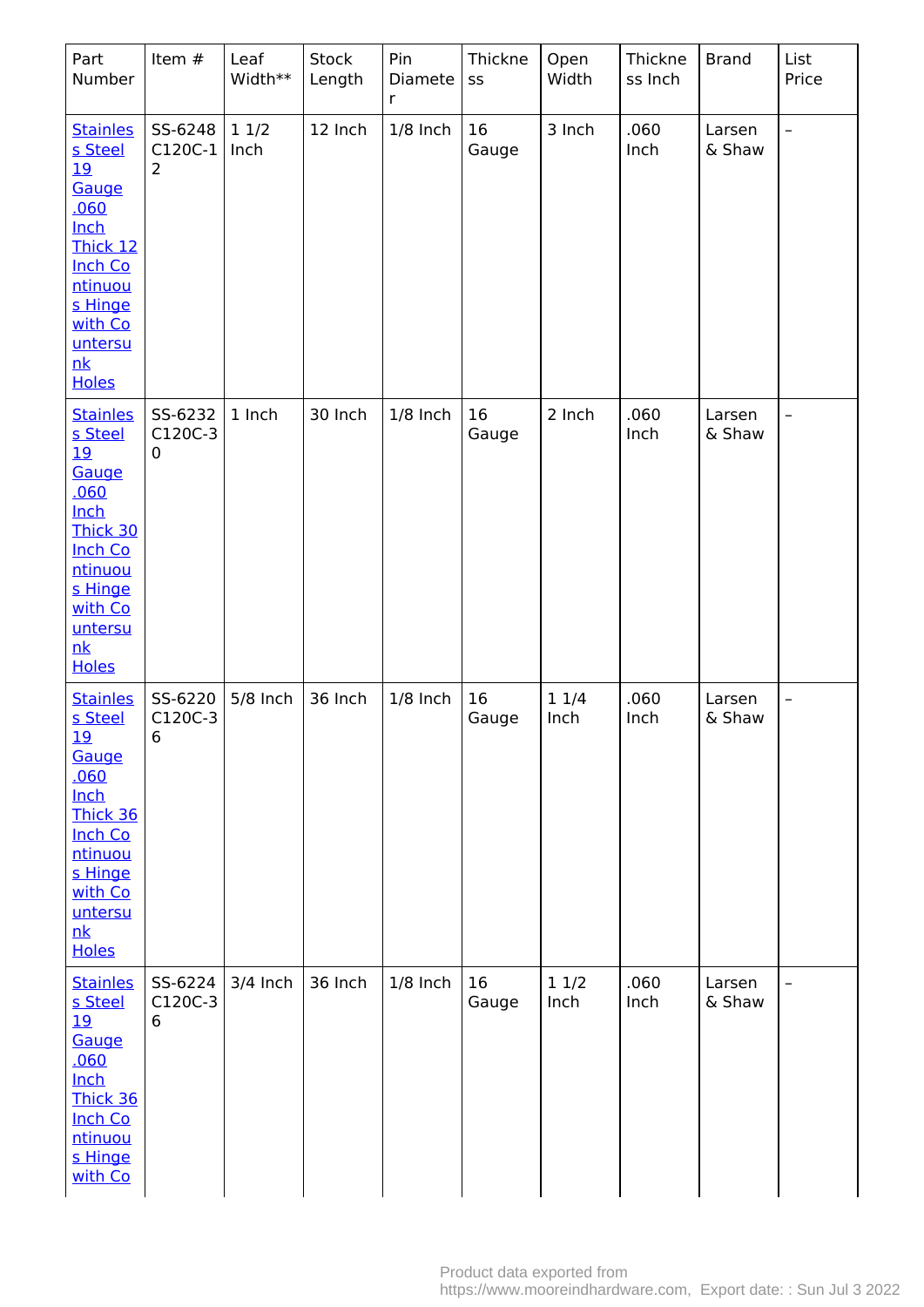| Part<br>Number                                                                                                                                                                  | Item #                    | Leaf<br>Width** | <b>Stock</b><br>Length | Pin<br>Diamete<br>$\mathsf{r}$ | Thickne<br>SS | Open<br>Width | Thickne<br>ss Inch | <b>Brand</b>     | List<br>Price            |
|---------------------------------------------------------------------------------------------------------------------------------------------------------------------------------|---------------------------|-----------------|------------------------|--------------------------------|---------------|---------------|--------------------|------------------|--------------------------|
| untersu<br>nk<br><b>Holes</b>                                                                                                                                                   |                           |                 |                        |                                |               |               |                    |                  |                          |
| <b>Stainles</b><br>s Steel<br><u>19</u><br>Gauge<br>.060<br><b>Inch</b><br>Thick 36<br>Inch Co<br>ntinuou<br>s Hinge<br>with Co<br>untersu<br>nk<br><b>Holes</b>                | SS-6248<br>$C120C-3$<br>6 | 11/2<br>Inch    | 36 Inch                | $1/8$ Inch                     | 16<br>Gauge   | 3 Inch        | .060<br>Inch       | Larsen<br>& Shaw | $\overline{\phantom{0}}$ |
| <b>Stainles</b><br>s Steel<br><u> 19</u><br>Gauge<br>.060<br><b>Inch</b><br><b>Thick 48</b><br><b>Inch Co</b><br>ntinuou<br>s Hinge<br>with Co<br>untersu<br>nk<br><b>Holes</b> | SS-6232<br>C120C-4<br>8   | 1 Inch          | 48 Inch                | $1/8$ Inch                     | 16<br>Gauge   | 2 Inch        | .060<br>Inch       | Larsen<br>& Shaw | $\overline{\phantom{0}}$ |
| <b>Stainles</b><br>s Steel<br><u> 19</u><br>Gauge<br>.060<br>Inch<br>Thick 48<br><b>Inch Co</b><br>ntinuou<br>s Hinge<br>with Co<br>untersu<br>nk<br><b>Holes</b>               | SS-6248<br>$C120C-4$<br>8 | 11/2<br>Inch    | 48 Inch                | $1/8$ Inch                     | .060<br>Inch  | 3 Inch        | 16<br>Gauge        | Larsen<br>& Shaw |                          |
| <b>Stainles</b><br>s Steel<br><u>19</u><br>Gauge<br><u>.060</u><br><b>Inch</b><br>Thick 60<br><b>Inch Co</b>                                                                    | SS-6248<br>$C120C-6$<br>0 | 11/2<br>Inch    | 60 Inch                | $1/8$ Inch                     | 16<br>Gauge   | 3 Inch        | .060<br>Inch       | Larsen<br>& Shaw |                          |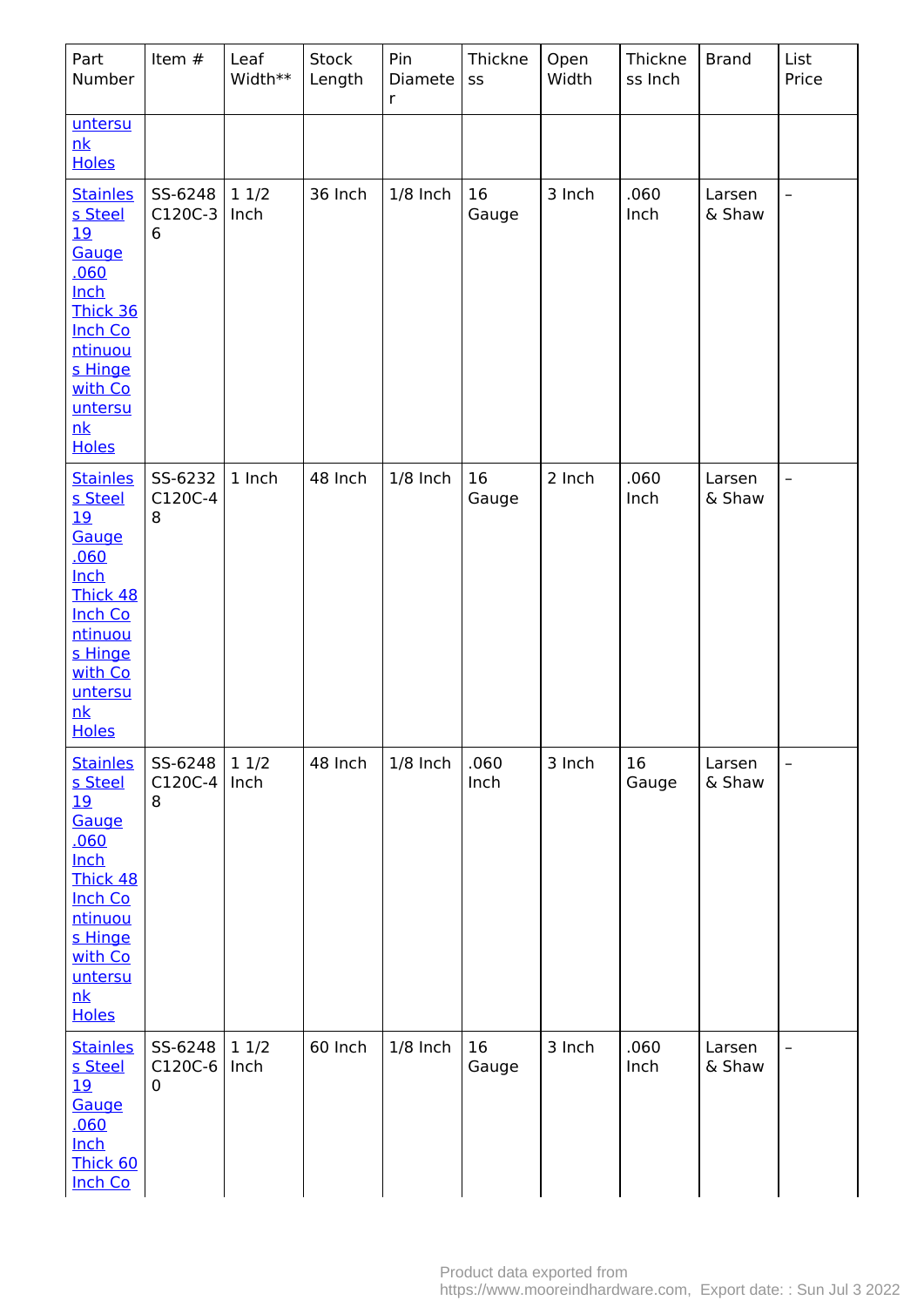| Part<br>Number                                                                                                                                                                  | Item #                               | Leaf<br>Width** | Stock<br>Length | Pin<br>Diamete<br>$\mathsf{r}$ | Thickne<br>SS | Open<br>Width | Thickne<br>ss Inch | <b>Brand</b>     | List<br>Price            |
|---------------------------------------------------------------------------------------------------------------------------------------------------------------------------------|--------------------------------------|-----------------|-----------------|--------------------------------|---------------|---------------|--------------------|------------------|--------------------------|
| <u>ntinuou</u><br>s Hinge<br>with Co<br>untersu<br>nk<br><b>Holes</b>                                                                                                           |                                      |                 |                 |                                |               |               |                    |                  |                          |
| <b>Stainles</b><br>s Steel<br><u> 19</u><br>Gauge<br><u>.060</u><br><b>Inch</b><br>Thick 72<br><b>Inch Co</b><br>ntinuou<br>s Hinge<br>with Co<br>untersu<br>nk<br><b>Holes</b> | SS-6220<br>C120C-7<br>$\overline{2}$ | 5/8 Inch        | 72 Inch         | $1/8$ Inch                     | 16<br>Gauge   | 11/4<br>Inch  | .060<br>Inch       | Larsen<br>& Shaw | $\overline{\phantom{0}}$ |
| <b>Stainles</b><br>s Steel<br>19<br>Gauge<br><u>.060</u><br><b>Inch</b><br>Thick 72<br><b>Inch Co</b><br>ntinuou<br>s Hinge<br>with Co<br>untersu<br>nk<br><b>Holes</b>         | SS-6224<br>C120C-7<br>2              | $3/4$ Inch      | 72 Inch         | $1/8$ Inch                     | 16<br>Gauge   | 11/2<br>Inch  | .060<br>Inch       | Larsen<br>& Shaw | $\qquad \qquad -$        |
| <b>Stainles</b><br>s Steel<br><u>19</u><br>Gauge<br><u>.060</u><br><b>Inch</b><br>Thick 72<br><b>Inch Co</b><br>ntinuou<br>s Hinge<br>with Co<br>untersu<br>nk<br><b>Holes</b>  | SS-6232<br>C120C-7<br>$\overline{2}$ | 1 Inch          | 72 Inch         | $1/8$ Inch                     | 16<br>Gauge   | 2 Inch        | .060<br>Inch       | Larsen<br>& Shaw | $\overline{\phantom{0}}$ |
| <b>Stainles</b><br>s Steel<br><u>19</u><br>Gauge<br><u>.060</u>                                                                                                                 | SS-6248<br>C120C-7<br>2              | 11/2<br>Inch    | 72 Inch         | $1/8$ Inch                     | 16<br>Gauge   | 3 Inch        | .060<br>Inch       | Larsen<br>& Shaw | $\qquad \qquad$          |